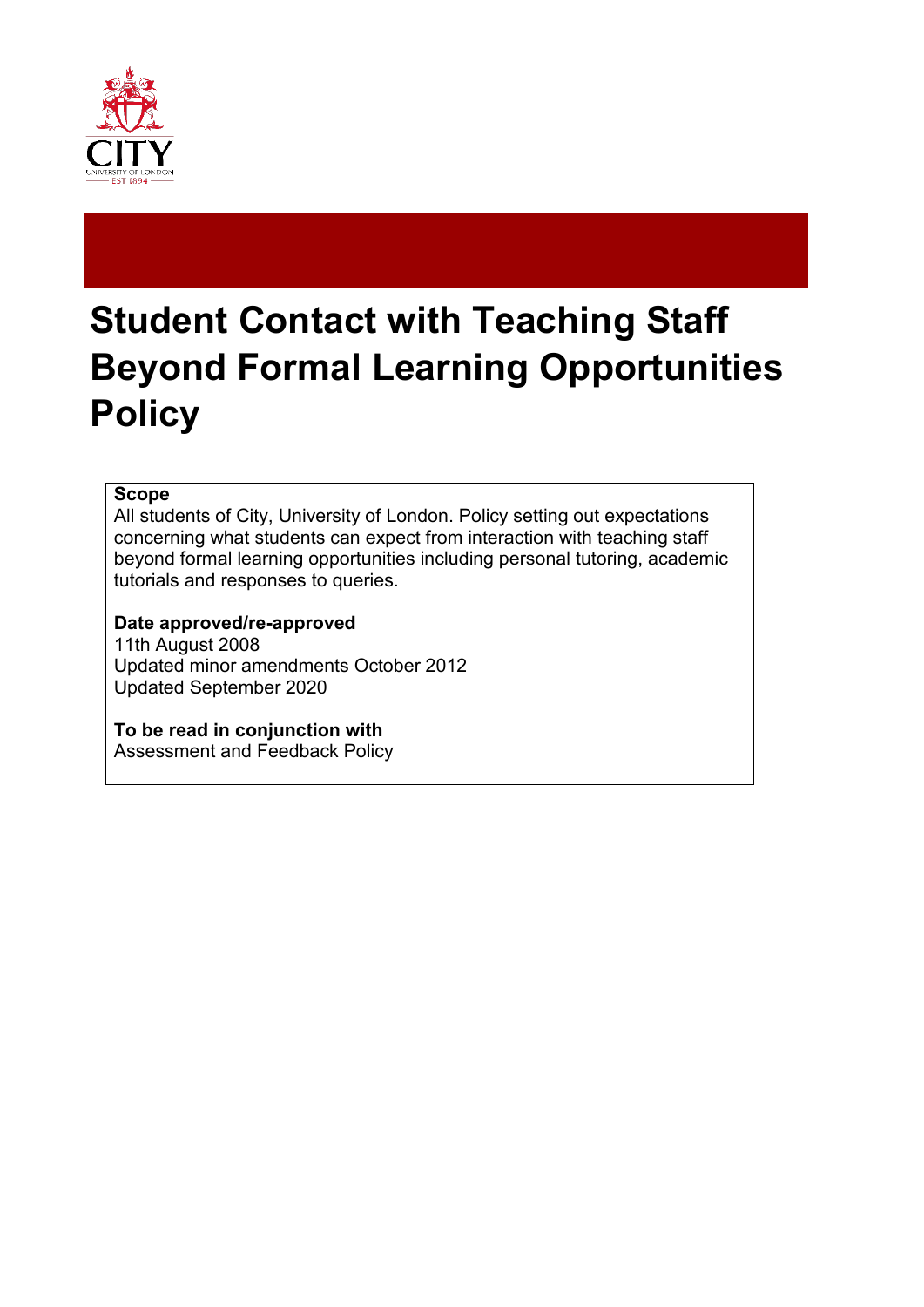# **Policy on Student Contact with Teaching Staff beyond formal learning opportunities**

# **Context**

The Education and Student Strategy supports you in becoming professional, analytical and enquiring graduates. Your development is dependent on the support you receive, the environment in which you study, and the academic quality of your programmes; your own motivation to learn provides an additional essential factor.

Beyond scheduled teaching, you should be provided with clear information on the opportunities available for interaction with teaching staff. Staff also need to have established structures that enable them to manage communications with you effectively so that expectations of both parties are clear. Personal Tutoring and Academic Tutorials provide two formal ways in which you receive support. However, from time-to-time, you may have ad-hoc queries which may be discipline-specific or relate to your wider educational or personal experience.

Where programmes are delivered in partnership, a policy on student contact should be in place which is subject to the approval of the University; this should be in line with the principles within this policy.

### **Equality and Diversity Statement**

City, University of London is committed to promoting equality, diversity and inclusion in all its activities, processes, and culture, under its Public Sector Equality Duties and the Equality Act 2010. This includes promoting equality and diversity for all, irrespective of any protected characteristic, working pattern, family circumstance, socio-economic background, political belief or other irrelevant distinction.

Where relevant to the policy, decision-making panels will ensure a reasonable gender balance (with at least one man and one woman) and will actively consider representation of other protected groups.

### **Meetings with Teaching Staff**

During each teaching week of the Academic Year, all teaching staff who have a responsibility for teaching, in its broadest sense, and/or personal tutoring should be available for a time that totals at least two 'contact hours' weekly so you can book appointments in this time. This contact time could be face to face or online. This provides you with clear opportunities in which ad-hoc meetings can be held. This time is separate to personal tutoring or academic-related tutorials. These opportunities operate on the following principles:

• You will be advised via programme handbooks and induction about this type of support and how you should liaise with staff on setting-up a time to meet.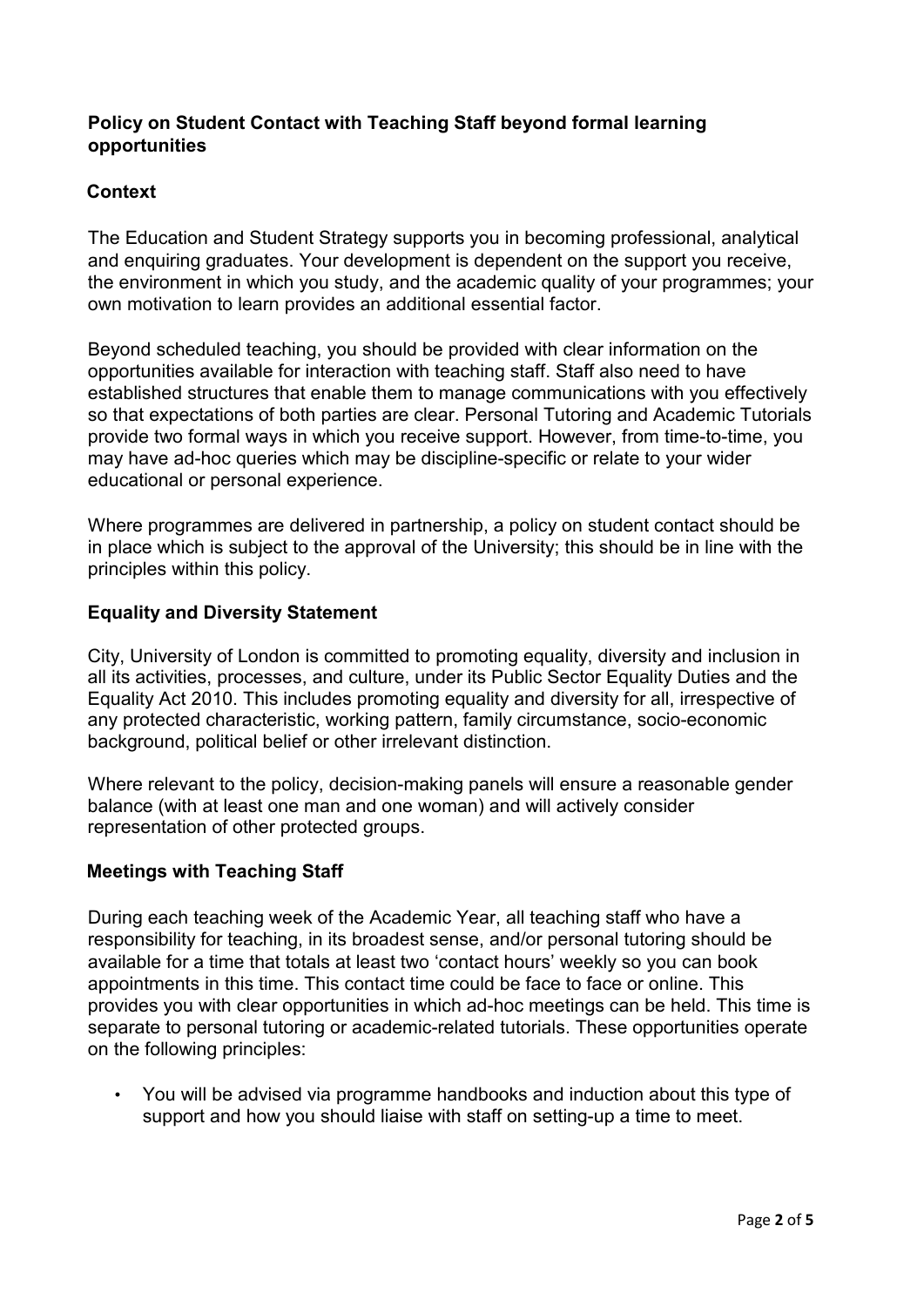- Staff availability will be published in a form that will be most accessible to you for your programme. This may include publication via Moodle, a departmental webpage, or an additional line in the signature of a staff email.
- Staff should use their judgement in instances where you may require further time beyond the "contact hours" slot and schedule this accordingly.
- Where visiting teaching staff are not available, the Head of Department must ensure that other relevant teaching staff will be accessible to you to answer specific queries. Arrangements must be made clear to you at the start of a module.
- If a member of teaching staff has to cancel or postpone the contact hours you will be informed of this change and a new appointment will be provided.

# **Responses to Student Queries**

You will be advised of teaching staff email addresses through programme handbooks and teaching staff will be advised of students' email addresses through the course officer, following registration. Liaison between staff and you will operate on the following principles:

- Teaching staff will respond to students' emails and telephone messages in a timely manner. It is expected, for example, that where a query is straightforward and where the member of staff is at work, a response within two calendar days (this does not include weekends and bank holidays) would normally be reasonable.
- Where the nature of the query means that it is not possible to provide a full response, the issue should be acknowledged and information provided as to how and when the issue will be responded to and by whom.
- Where it is immediately apparent that the nature of the query means that a personal discussion would be more appropriate, and where it is not an emergency, you may be referred to a contact hour meeting which may be face to face or virtual.
- Unless agreed otherwise, these principles will not normally apply to requests asking for a detailed response on draft submissions or feedback on assessments. This process will be managed in line with the University Assessment and Feedback Policy.
- Where a member of staff is on leave from the University, an out-of-office message should be provided which will normally provide details of alternative contact for queries that are an emergency.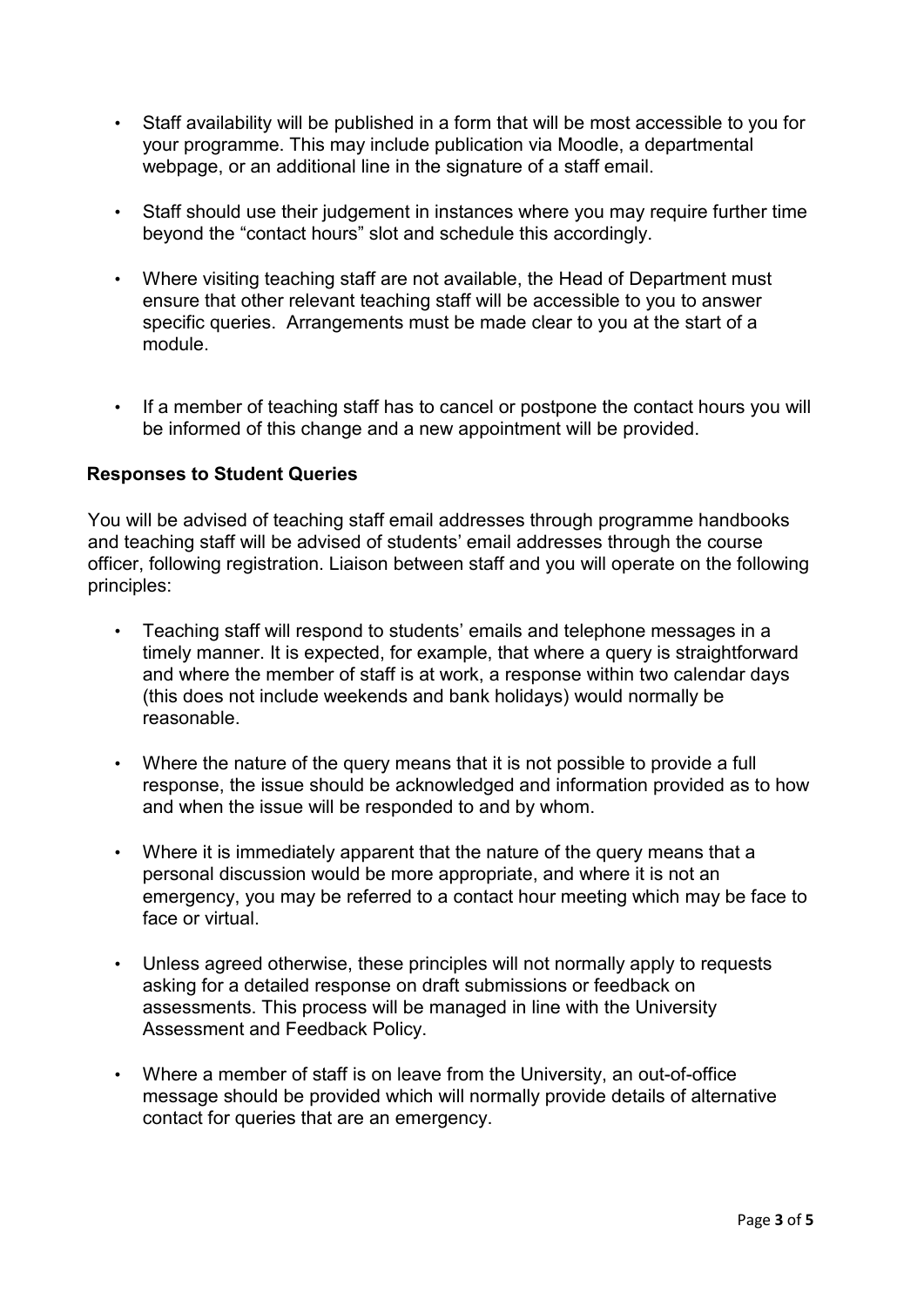- Where teaching staff choose to provide you with their mobile phone number and/or use text-messaging as a formal communication mechanism, they have a responsibility to ensure that responses are timely and in accordance with the principles above.
- If visiting staff are not able to comply with these principles due to other commitments, the Head of Department must ensure that other relevant teaching staff will be accessible to answer specific queries. Arrangements must be made clear to you at the start of a module.
- Social networking sites will not normally be used for formal communication with you on matters relating to your academic progress.